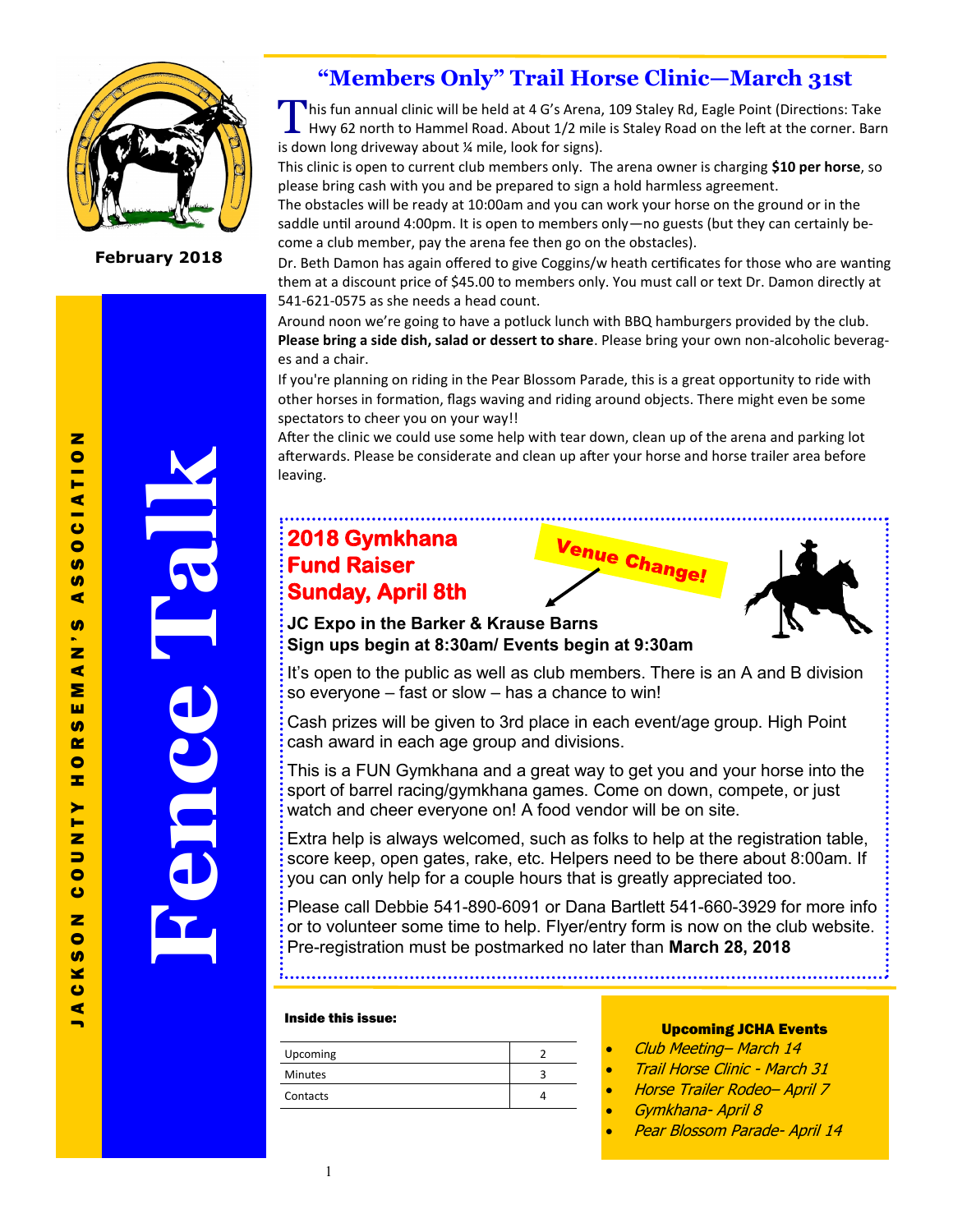### **Date: March 14, 2018**

Doors Open 6:30pm Meeting 7:00pm

**Place:** I.O.O.F. Hall

1129 Hazel Street, Central Point

### Refreshments provided by: **Meloney Robles/ Bruce House**

Door Prize provided by:

### **Karen House**

### **Youth Sponsorship Program**

**April 1st** is the deadline to apply for this yearly sponsorship and April 11th will be the last meeting to do an oral presentation to the membership towards a portion of the annual \$1,500 awarded.

Information with an application is available on the JCHA website. Please help spread the word to youth, ages 13-18 that are involved in an equine activity in the Rogue Valley, that they are welcome to join JCHA and apply for the sponsorship.

Debbie Davenport is the contact if you have any questions regarding the program.

 $~\sim$ What's Happening  $\sim$  JCHA Board meetings– The 2018 board has decided to curtail monthly board meetings and will converse thru emails unless a meeting is deemed necessary, then a date/place will be announced.

> **FYI: The password to access the "Members Only" area on www.ridejcha.com website has been changed! To access the members only area, type in: jcha2018**

# **Pear Blossom Parade Sign Ups!!**



Come join us for a Parade!! This year's parade theme is:

"Timeless Treasure, People and Places" held in downtown Medford, on **April 14th**.

Last year we placed 2nd, so let's kick it up another notch! We need club members to ride their horse, ride in the truck or walk along the parade route with riders!! The parade begins at 11:00am, but you need to be at the staging area on Clark Street before 9:00am to park and get ready. We also need 2 volunteers to do manure pick-up, 2-3 volunteers to walk and carry the club banner, plus we also need 2 well-seasoned horses who can each carry a flag, so please let us know!!

### **Required parade attire is club logoed gold t-shirt or sweatshirt, jeans & heeled boots**. *Riders 12 and under must wear a helmet.*

Riders will use the provided club saddle sashes, saddle pad covers and leg wraps.

Come out to be a part of this great fun family friendly parade and show your support for JCHA in this event with the group or from the sidewalks.

Sign up sheet at the March meeting or contact Karen House at 541-538-9393. **Please do so by March 25th.** 



### **"Members Only" Horse Trailer Rodeo April 7 IITR Trucking School, 6061 Hwy 62, Central Point Starts at 10:ooam**

**Instructors Corey Resh & L. Ray will again share techniques in backing and parking your truck & horse trailer like a pro! Please bring the truck & clean empty horse trailer you are most familiar with.** 

**Bruce House & David Browne will help anyone with safety checks of their horse trailer such as floor safety, tire wear/age, brakes & bearings, and safe tire changing. Sign up sheet will be at the next membership meeting or call Bruce House 541-690-6375**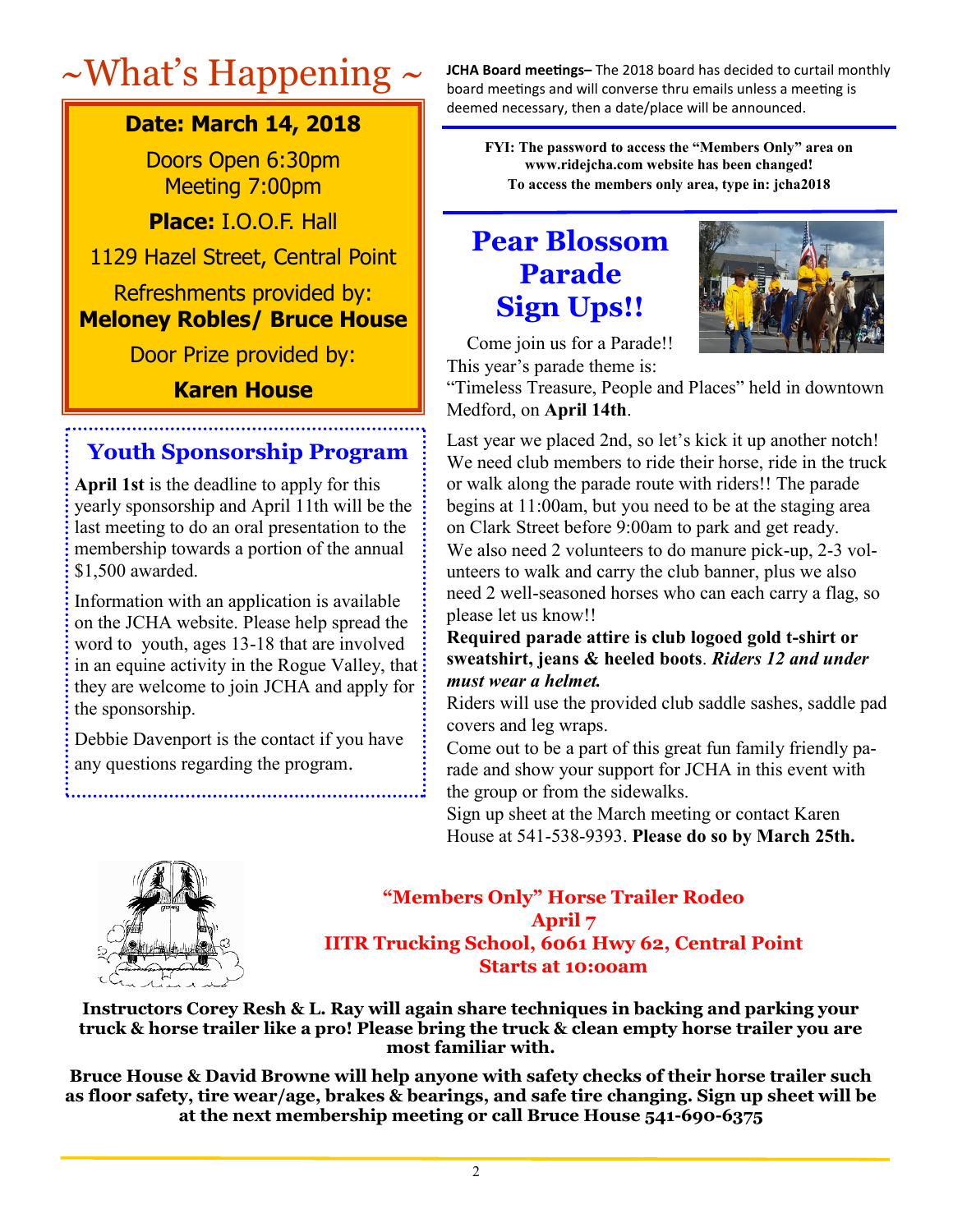### **JCHA Monthly Meeting Minutes - February 14, 2018 Submitted by Debbie Davenport**

President Karen House call the meeting to order at 7:00pm after the dessert potluck. She thanked everyone for bringing desserts to honor the outgoing board members Dawn DeVlaeminck and Candy Harvey (neither present). And, welcome the new board members Michelle Morton and Debbie Davenport. She announced the board has selected Jordawn Green to serve as the Junior Member for 2018. Thanks to Phyllis and Calvin Pfaff for the wonderful decorative horse shoe door prizes.

**Roll Call of the Board** - The new board was all present, except Karen Matheny who was absent, she's recovering from bronchitis. Introduction of new members and guests- Kyla Lawrence just joined. She has one horse and likes to do trail.

**January Minutes** - Debbie asked if everyone had read the minutes and if there were any questions. Motion was made and approved to accept the minutes as printed.

**Treasurers Report** - Bruce stated the monthly income was \$887, expenses were \$3014.27 (new gymkhana timers, Expo rent for gymkhana and horse show, hall rent for 3 months, etc.), leaving a checking balance of \$6,678.14, cash on hand \$25, Joann Poole Fund \$1780.58 for a total balance of \$8483.72. Motion was made and approved to accept the report as read.

**Sunshine Report** - Carol said she sent cards to Dana Bartlette, Leann Quint and Karen Matheny. She will send cards to Dawn DeVlaeminck and Mike Lutz.

**Ride JCHA Report**- Terri Campfield earned her 250 hours patch and award. Total Ride JCHA hours in the saddle is now 9,750 for all participants.

**Junior Report** - Jordawn reported on the 1<sup>st</sup> equestrian meet that was held the first week in February at the Expo. Her team got several awards and she placed in several events as well. Next meet is March 16 at the Expo.

#### **JCHA Event Planning:**

**Members only Trail Horse Clinic** - Set for March 31 at 4G's Arena in Eagle Point. You must be a member to participate. Cost is \$10 per horse paid to the arena owner, time 10:00am to about 4:00pm. There will be a potluck lunch around noon. Dr Beth Damon will be on hand to do Coggins and health certificates for \$45 per horse. Call or text Beth directly at 541-621-0575 if you wish to have this done. She needs a head count.

**Members only Horse Trailer Rodeo** – April  $7<sup>th</sup>$  at the IITR truck school in White City. Please sign up on the sheet if you plan to attend. Begins at 10:00am and will end when all are done practicing backing up and having trailers inspected.

**Spring Gymkhana** – Debbie announce the change in venue for the gymkhana on April 8<sup>th</sup>. Due to some issues it has been moved to the Jackson Co Expo. We had to rent both Barker and Krause but feel the participation will be much greater and offset the cost. There is also a \$5 haul in fee for each horse and this cost will be paid by the competitor. Co-chaired by Debbie D and Dana B. Flyers are available. The new timers have arrived.

**Pear Blossom Parade** - Parade is on April 14<sup>th</sup> in Medford. Motion was made and approved to enter for the cost of \$75. Last year there were lots of riders but no one on the float so it was nixed. Walkers are needed as well as a couple people to carry the banner. Everyone must wear the club colors - gold shirt. If you wish to participate contact Karen House.

#### **Old Business:**

**Treasurers Audit Report** - David Browne announced the committee met and went over the books with Bruce House. He said everything looked great and that Bruce is doing an excellent job of keeping the books.

**Membership Dues** - Dues are due tonight! If you don't renew you will be removed from the roster. For Ride JCHA participants this means starting over for hours in the saddle.

**Youth Sponsorship Program** – This is open for applicants from Jan 1 to April 1. Debbie Davenport is coordinating it and Penney Reed, Michelle Morton and Laura Woolley also volunteered to be on the 2018 committee for choosing the award winners. Youth enrolled in an equestrian activity and a JCHA member are welcome to apply for part of the annual \$1,500.

#### **New Business:**

**Board Meetings** - The new Board of Directors met last week and one discussion was to suspend physical board meetings and communicate via email, unless something comes up that requires a meeting. If they meet it will be announced to the membership in the newsletter, website, or via email announcement. This is allowable in the By Laws.

**Other Business - Joy Lowell** said she attended the meeting for the newly formed Back County Horsemen Sourdough chapter in Medford. Lots of talk about the Crater Lake National Park trails and work that will be done on them by the BCH chapter in Klamath Falls. Also the Rogue Riders are going to clear the trails at Lily Glen in June. **Terri Campfield** attended an open trail meeting about the Elk Crk Trails and asked that the horse riders be included. She also talked about the trail riding they have been doing up at the old Elk Creek Dam site. There are a couple parking areas downstream, but cars also park here so use caution. Also parking at upstream end of trail as well. Lots of beautiful riding out through the open areas, along the creek, etc. Most of the time you can stay off the paved trail that the hikers and bicycles use. **Judy Klein** talked about the Grayback Brushriders events, one on 2/20 is a dessert auction, 4/29 they are having a Family Fun Day at the arena in Williams too. Then they are having a four series Buckle Gymkhana as well. **Karen House** announced a Rogue Siskiyou trails meeting open to the public being held in Grants Pass on 3/8. **Karen House** announced that the appointed position of JCHA Field Representative is open due to the resignation of Cyndi Rach. If anyone is interested please contact a board member.

**Drawings**: Door prize winners were Kasey Hagenno, Judy Klein and Cathy Skiles. The Buckaroo Drawing worth \$80 – 1<sup>st</sup> name drawn was Kali Nasciemento, 2<sup>nd</sup> name was Cathy Skiles and she was present!! Drawing next month will be back to \$20. **Adjournment**: Meeting adjourned at 8:15pm.